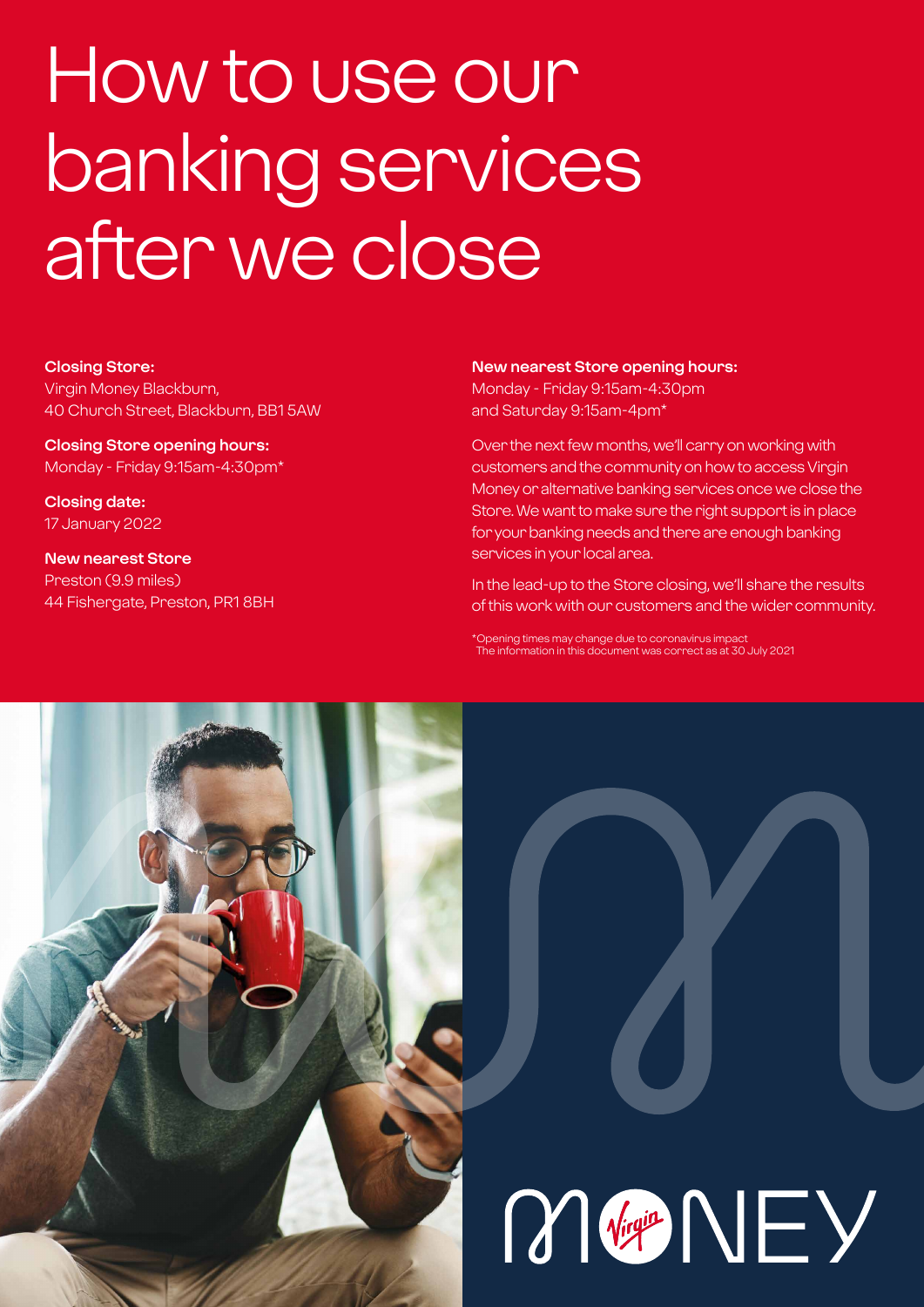## Understanding the impact of closing this Store

## **Background**

More and more customers are taking advantage of our digital services and only visiting Stores when they want to discuss a significant life event. Between April 2019 and July 2021 we've seen digital registrations increase from 48.7% to 57.6% across our personal customers, and daily internet banking and mobile app logins are up 66%.

It's important to balance investment in digital services with making sure our Store network continues to meet the needs of our customers. This means that we've made the difficult decision to close a number of Stores, including Blackburn.

This decision has been reached after considerable thought and analysis which includes input from local management.

Our Stores will continue to be a really important part of what we do and we've recently refreshed and revitalised them now that we're one Virgin Money brand.

We've signed up to the UK Finance Access to Banking Standard and follow this for all Store closures: **[www.lendingstandardsboard.org.uk/wp-content/](http://www.lendingstandardsboard.org.uk/wp-content/uploads/2017/07/Access_to_Banking_Standard.pdf) [uploads/2017/07/Access\\_to\\_Banking\\_Standard.pdf](http://www.lendingstandardsboard.org.uk/wp-content/uploads/2017/07/Access_to_Banking_Standard.pdf)**. On 21 September 2020, the Financial Conduct Authority (FCA) introduced new standards which we'll also follow. More info can be found at **[www.fca.org.uk/publication/finalised](http://www.fca.org.uk/publication/finalised-guidance/fg20-03.pdf)[guidance/fg20-03.pdf](http://www.fca.org.uk/publication/finalised-guidance/fg20-03.pdf)**

## Considerations

In trying to decide whether to close a Store, we look at a lot of different things.

As well as how often a Store is used, we look at how local customers – including potentially vulnerable groups and business customers – will be able to carry on using banking services after the Store closes.

- > Number of customers using the Store
- > Number of other Stores we have in the area
- > Distance to nearest Store
- > Change in number of transactions in Store
- > Change in customer use of Store
- > Current lease on Store
- > ATM availability
- > Access to other banks in the area
- > Banking services at the local Post Office\*\*
- > Public transport to other Stores
- > Other ways to bank (e.g. mobile, internet and phone)
- \*\*Business customers will be charged their agreed tariff for transactions, except Change Giving where the costs are recharged monthly in arrears.

Our decision to close Blackburn Store was influenced by the following:

- > We continue to see an increase in mobile use and customers signing up for digital services.
- > Should a customer wish to use a Store for general advice or to discuss a product, Preston Store is 9.9 miles away and there are a further 3 Stores within 18 miles.
- > There are other ATMs in the area that are free to use.
- > Our mobile, internet and telephone banking facilities allow customers to do most day-to-day tasks, like balance checks, viewing transactions, transferring money between accounts, paying bills and cancelling / amending regular payments. Customers can even pay in a cheque on the go.
- > Customers are also able to use our mobile app to make external payments in a number of different ways and we're continuing to make our digital banking services bigger and better.
- > The local full service Post Office is located nearby on 29- 33 Ainsworth Street and provides personal and business customers with an alternative way to do their day-to-day banking transactions, such as cash withdrawals and paying in cash and cheques.
- > Customers can get all the information about our products and services, or raise any concerns by calling us on **0800 121 7365**. Our opening times are 7am to 9pm Monday to Saturday and 10am to 5pm on Sundays.
- > All our Stores offer an identical service, with good accessibility.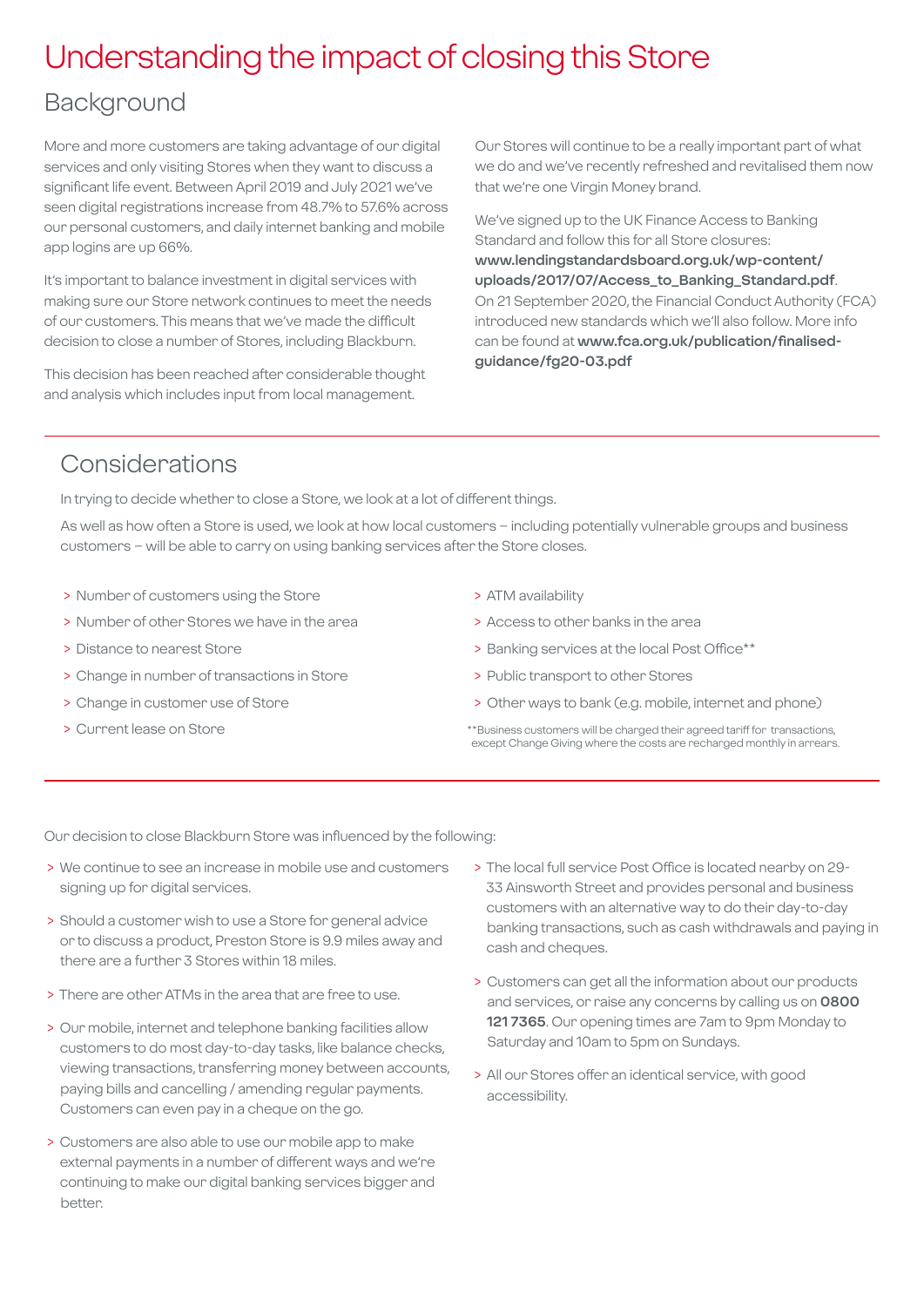## Understanding the impact of closing this Store

## What influenced our decision?

We've looked at how all customers, particularly those potentially vulnerable groups and businesses, can continue to access banking services after the Store closes. Below is some important info about how our customers are using the Store:

 $324$ 

**Transactions down year on year**

- > **3,000** customers transacting in Store compared to a Bank average of 6,000
- > **73%** of customers visited the Store 3 times or less in the last 12 months (with more than half of these also using alternative channels with 45% digitally active)
- > Of our customers aged 70 and above, 66% visited the Store on 3 days or less during the last 12 months.
- > Potentially vulnerable customers (within one or more of the following; over 70 years old, receive benefits, have a basic Personal Current Account, are Store users only or are in arrears) 71% of those customers visited the Store on 3 days or less during the last 12 months.
- > Micro Enterprises & Charities Customer Insight 66% of micro enterprises visited the Store on 3 days or less during the last 12 months, with 46% of transactions involving cash. 64% of charities visited the Store on 3 days or less during the last 12 months, with 44% involving cash.

Our Store colleagues will actively engage with customers, including those potentially vulnerable, to discuss their options and support how they'd like to bank, along with engaging with local groups in the community.

Details of the activities, additional support requirements, feedback received and remedial action needed will be included in the Store Review document, which will be available on our website and in Stores this December.

## Local information

Blackburn is a large industrial town located in Lancashire, 9 miles east of Preston and 20.9 miles north west of Manchester.

The Store is situated in the centre of Blackburn, with other banks nearby including HSBC, Santander, Barclays, NatWest and Halifax.

Preston Store, which is 9.9 miles away, also opens on a Saturday.

#### **Transport Links**

Local bus services run on a twice hourly basis between Blackburn and Preston, with journey times from 30 minutes.

Trains also run twice hourly, with the fastest train taking 17 minutes. Train links to Burnley are also good at every 15 to 20 minutes and taking 20 minutes.

Road links between Blackburn and Preston are serviced by the A677 and A59, with estimated journey times of less than 30 minutes.

#### **Mobile Phone Signal availability**

Blackburn is well serviced by all national mobile phone networks with 4G services available from all national operators. (source Ofcom)

#### **ISP & available speeds**

Blackburn is well serviced by all national providers with standard and ultrafast broadband availability. (source Ofcom)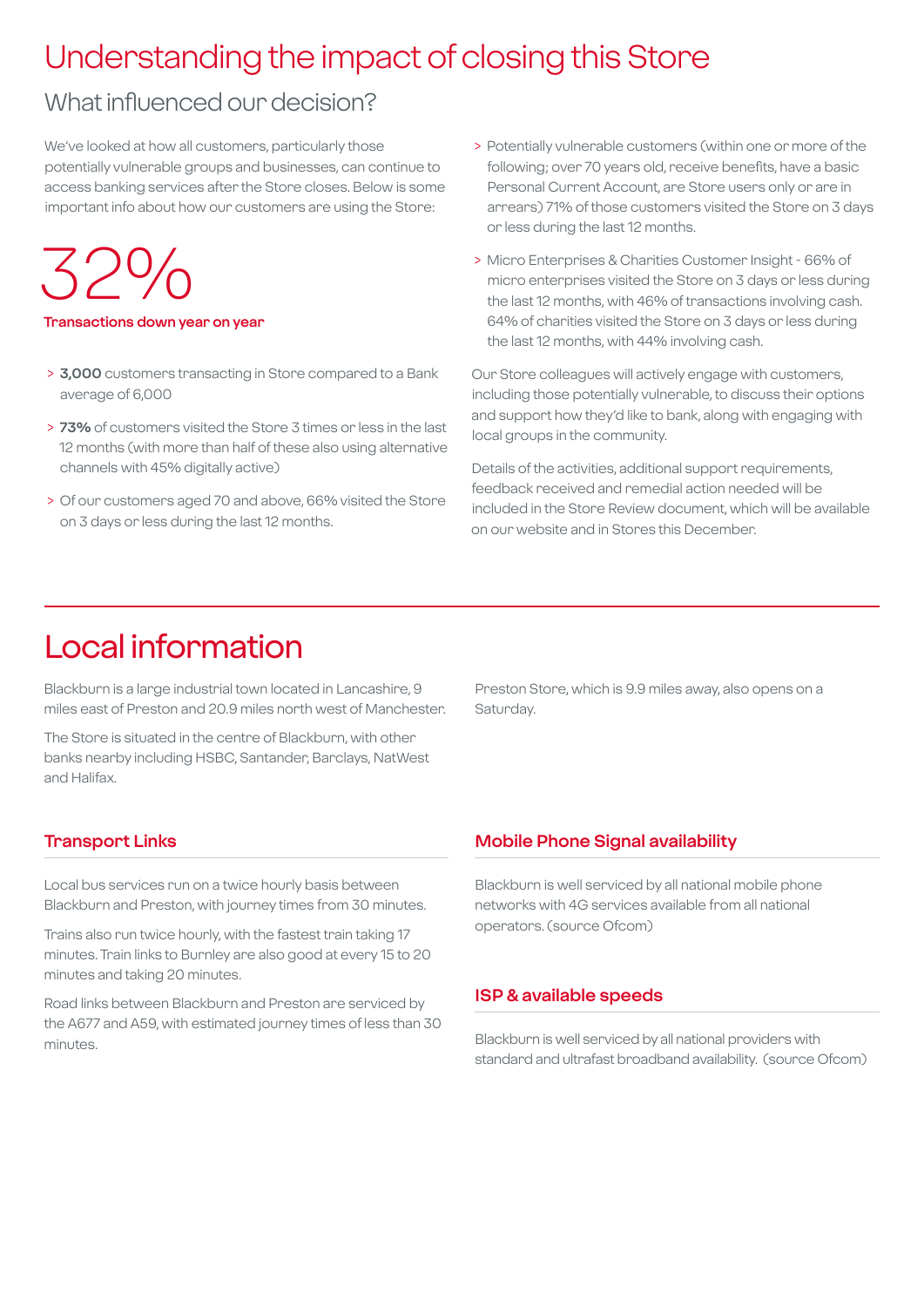## Distances to local services from the closing Store

#### **Distance to our nearest Stores** virginmoney.com/store-finder



9.9 miles

#### **Preston**

44 Fishergate, Preston, PR1 8BH Monday - Friday 9:15am-4:30pm and Saturday 9:15am-4pm\*



#### **Burnley**

25 Manchester Road, Burnley, BB11 1HX Monday - Friday 9:15am-4:30pm and Saturday 9:15am-4pm\*



#### **Bolton**

17-21 Oxford Street, Bolton, BL1 1RD Monday - Friday 9:15am-4:30pm and Saturday 9:15am-4pm\*



#### **Rochdale**

9-11 Yorkshire Street, Rochdale, OL16 1BL Monday - Friday 9:15am-4:30pm and Saturday 9:15am-4pm\*

#### **Distance to Post Office**

www.postoffice.co.uk/branch-finder



## 0.2 miles **Blackburn**

29-33 Ainsworth Street, Blackburn, BB1 6AT Monday - Friday 9am-5:30pm and Saturday 9am-2pm There is a full service Post Office available nearby on Ainsworth Street in Blackburn

#### **Competitor sites in current location?**

#### **Nearest Link ATM**

**HSBC**

link.co.uk/atm-locator





## 0.03 miles

60 Church Street, Blackburn, BB1 5AS

# Other places you can bank locally





You can get a copy of this impact assessment on our website, in Store or by calling us.

- > 40 Church Street, Blackburn, BB1 5AW
- > 0800 121 7365
- > virginmoney.com/store-closures